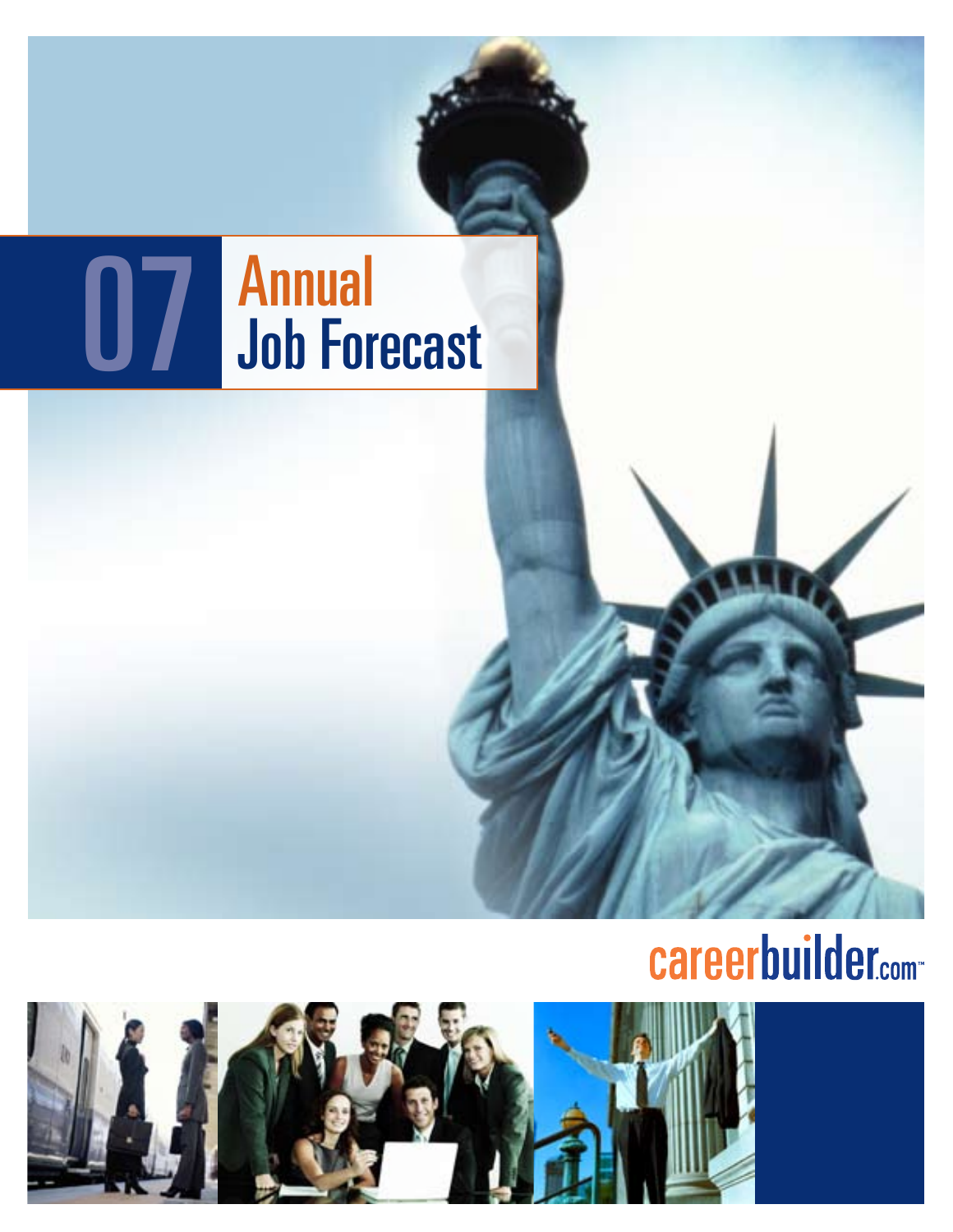## 2007 Job Forecast

Recent reports from the U.S. Labor Department indicate that while the expansion of the U.S. economy is slowing, it is doing so at a reasonable pace, and inflation has steadied. A moderated, yet stable, job market is expected to carry over into 2007 with gains that will remain strong enough to keep the unemployment rate in check. University of Michigan economists predict the U.S. will create 1.5 million jobs in the next 12 months.

Employers expect to face continued challenges in finding skilled labor as a large number of Baby Boomers retire and smaller generations of replacement workers fall short of headcount quotas. Forty percent of employers report they currently have job openings for which they can't find qualified candidates. One-in-four estimate it takes them two months or longer to fill their positions.

Going into 2007, the U.S. workforce is likely to see employers become more competitive in recruitment and retention efforts evident in higher salaries, better training and career advancement opportunities, and more flexible work cultures. Other major trends to watch for include overseas expansions, particularly in China and India; diversity recruitment, especially of Hispanic workers; and the rehiring of retirees.

## Hiring in 2007

#### Full-time

Forty percent of hiring managers and human resource professionals in private sector companies plan to increase their number of full-time, permanent employees in 2007. Eight percent expect to decrease headcount while





40 percent expect no change. Twelve percent are unsure.

#### Part-time

Twenty-three percent of employers plan to increase their number of part-time employees while 5 percent anticipate a decrease. More than half expect no change and 16 percent remain unsure.

#### Amount of Employees Being Recruited

While more than one-third of employers expect to add 10 or less employees in 2007, 29 percent will hire more than 50 and 20 percent will hire more than 100. Nearly one-in-ten employers will hire north of 500 new employees.

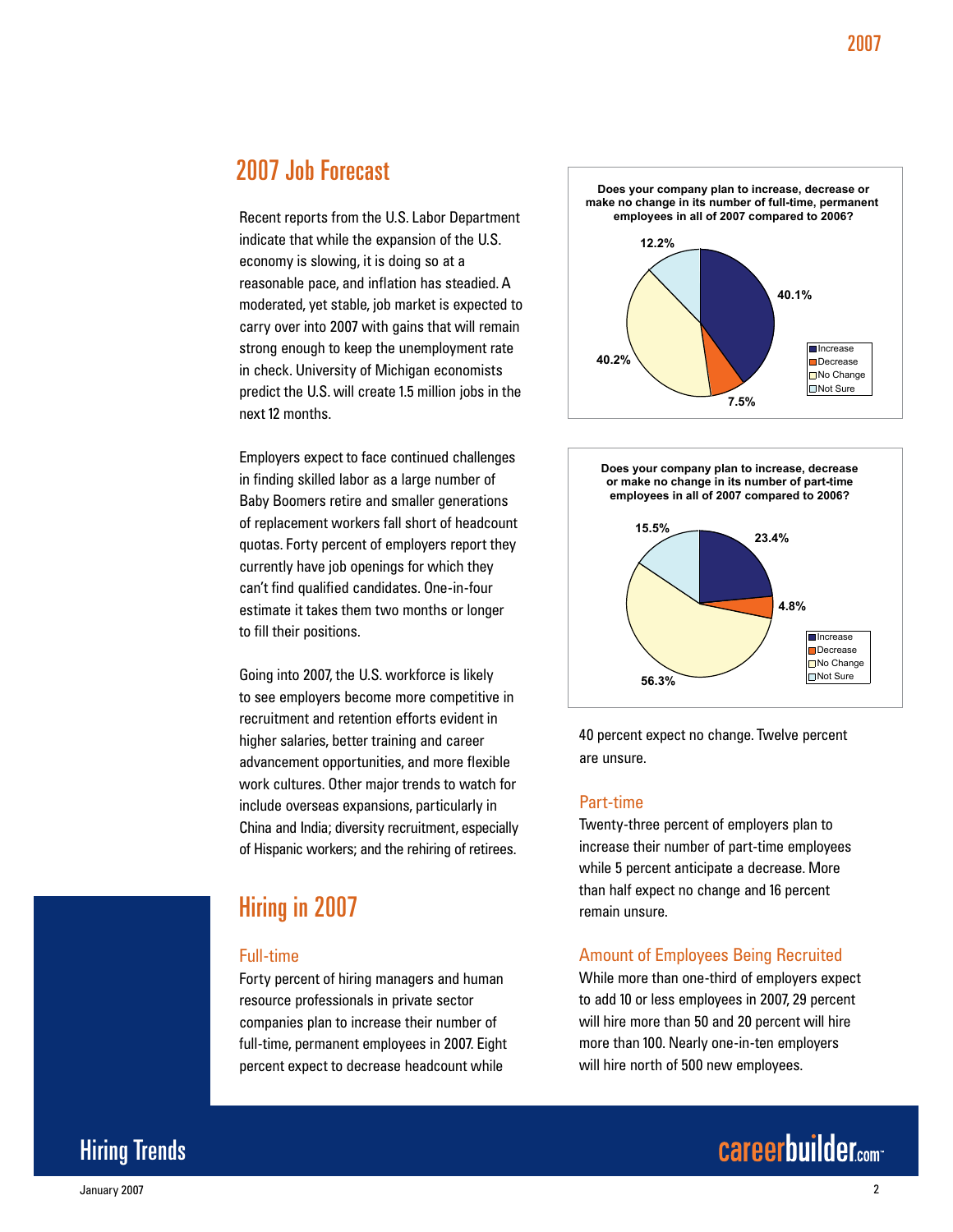#### Most Popular Positions

On par with previous surveys, the areas they will be recruiting for the most include healthcare, sales, customer service, accounting/financial operations, information technology and engineering. In terms of job level, 44 percent of employers will be hiring a greater number of professional and technical staff members while 18 percent will target administrative/clerical positions. Nine percent will be heavily recruiting for management positions.



#### Hiring By Region

Hiring activity is expected to remain strongest in the South and West in 2007. Forty-four percent of employers in the South plan to add new employees while 7 percent expect leaner staffs. Forty-one percent of employers in the West plan to add headcount while 6 percent expect leaner staffs. The Northeast and Midwest continue to lag behind the other regions in projected job growth. Thirty-six percent of employers in the Northeast plan to add employees while 7 percent will let employees go. While 38 percent of employers in the Midwest plan to hire new employees, 10 percent expect to decrease headcount, the highest of all regions.

## Seven Major Hiring Trends for 2007

#### Bigger Paychecks

To motivate top performers to join or stay with their organizations, employers plan to offer better compensation in 2007. Eighty-one percent of hiring managers and human resource professionals surveyed report their companies will increase salaries for existing employees. Sixty-five percent will raise compensation levels by 3 percent or more while nearly one-in-five will raise compensation levels by 5 percent or more. Nearly half of employers (49 percent) expect to increase salaries on initial offers to



**or make no change in its number of full-time,** 

**3.5%** by 5 percent or more. compensation new employees. Thirty-five percent will raise **8.8%** while 17 percent will raise compensation levels compensation levels by 3 percent or more **in salaries on initial job offers for new employeees in 2007?** by 5 percent o while 17 perc

#### Expanding Overseas - China and India **5.1%** Increase

entering or strengthening their presence in global **3.9% 9.5%** markets. Thirteen percent of employers report they will expand operations and hire employees Increase **Companies will continue to drive growth by** in other countries in 2007. Nine percent are considering it. 0% 5% 10% 15% 20% 25% 30% 35% entering or strengthening t **4.1%** 1%

While 16 percent of employers who are hiring overseas expect to add 10 or less employees in 2007, 63 percent will hire more than 50 and 44 percent will hire more than 100.

## **careerbuilder.com-**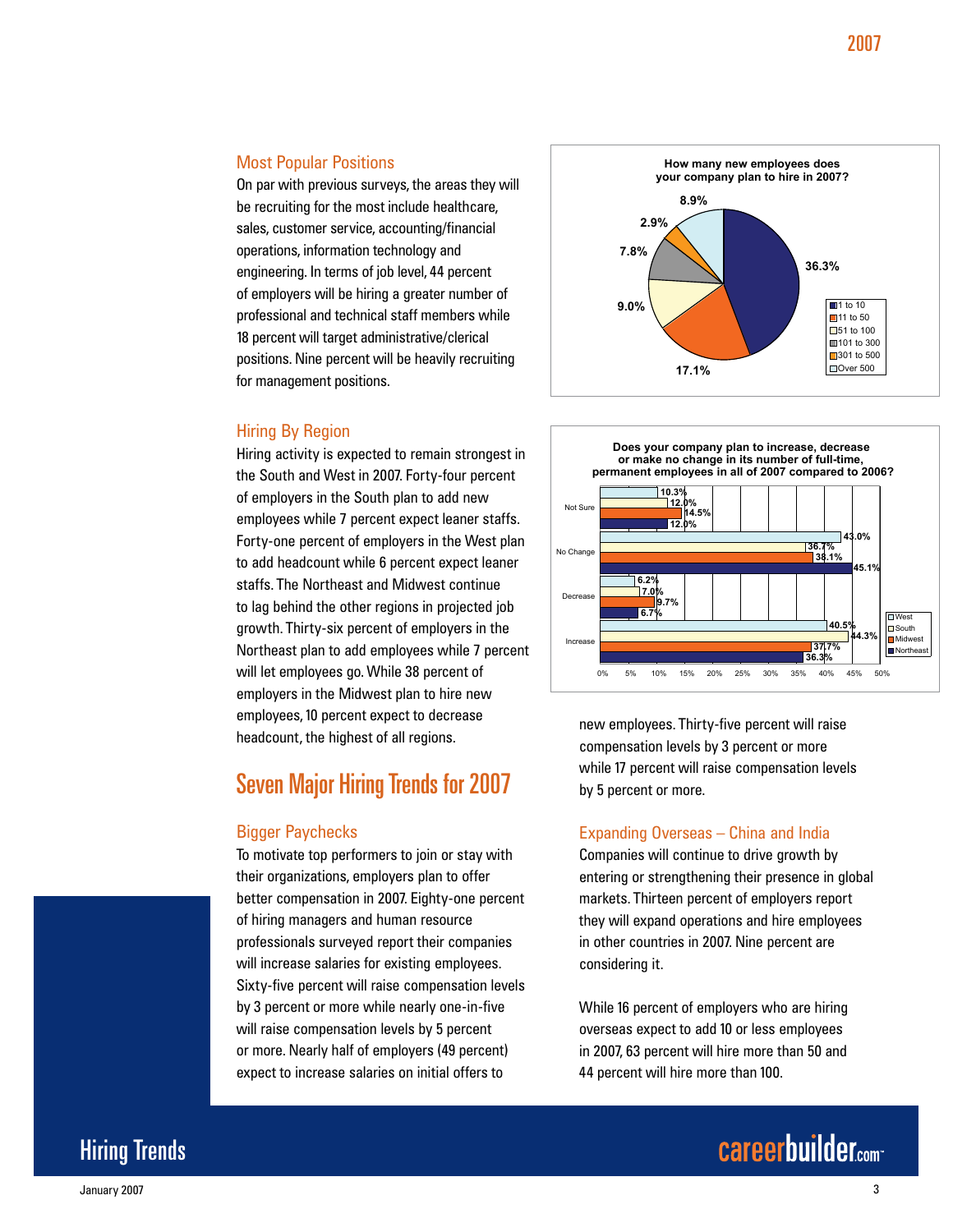Nearly one-in-five employers will hire north of 500 new employees.

With China's economy expanding at 10 percent annually and India's at 8 percent, these two countries are particularly attractive to U.S. companies. Twenty-three percent of employers report they will hire the most workers overseas in China and 22 percent will hire the most in India.

### Diversity Recruitment: Hispanic Workers in Demand

Understanding the positive influence workforce diversity has on overall business performance, employers remain committed to expanding the demographics of their staffs.

With the Hispanic population accounting for half of U.S. population growth since 2000, according to the U.S. Census Bureau, and buying power growing 8 percent annually, one-in-ten employers report they will be targeting Hispanic job candidates most aggressively of all diverse segments. Nine percent plan to step up diversity recruiting for African American job candidates while 8 percent will target female job candidates.

While the vast majority of employers will place the same emphasis on hiring bilingual candidates in 2007 compared to 2006, one-in-ten say they will placing even more emphasis. Half of employers recruiting bilingual employees say English/Spanish-speaking candidates are most in demand in their organizations.

#### Rehiring Retirees

Employers continue to express concern over the loss of intellectual capital due to a large number of Baby Boomers approaching retirement. One-in-five employers plan to rehire retirees from other companies or provide





incentives for workers approaching retirement **1.7%** Other age to stay on with the company longer.

### **Flexible Work Arrangements**

Work/life balance is a major buzzword among U.S. employers as employees struggle to balance **5.2%** Asian heavy workloads and long hours with personal **8.3%** commitments. Nineteen percent of employers say they are very or extremely willing to provide more **9.8%** Hispanic flexible work arrangements for employees such as job sharing and alternate schedules. Thirtyone percent are fairly willing. Eighteen percent report they are likely to allow more employees to telecommute in 2007. **to stay with your company beyond retirement age in 2007?**  rouv<sub>i</sub>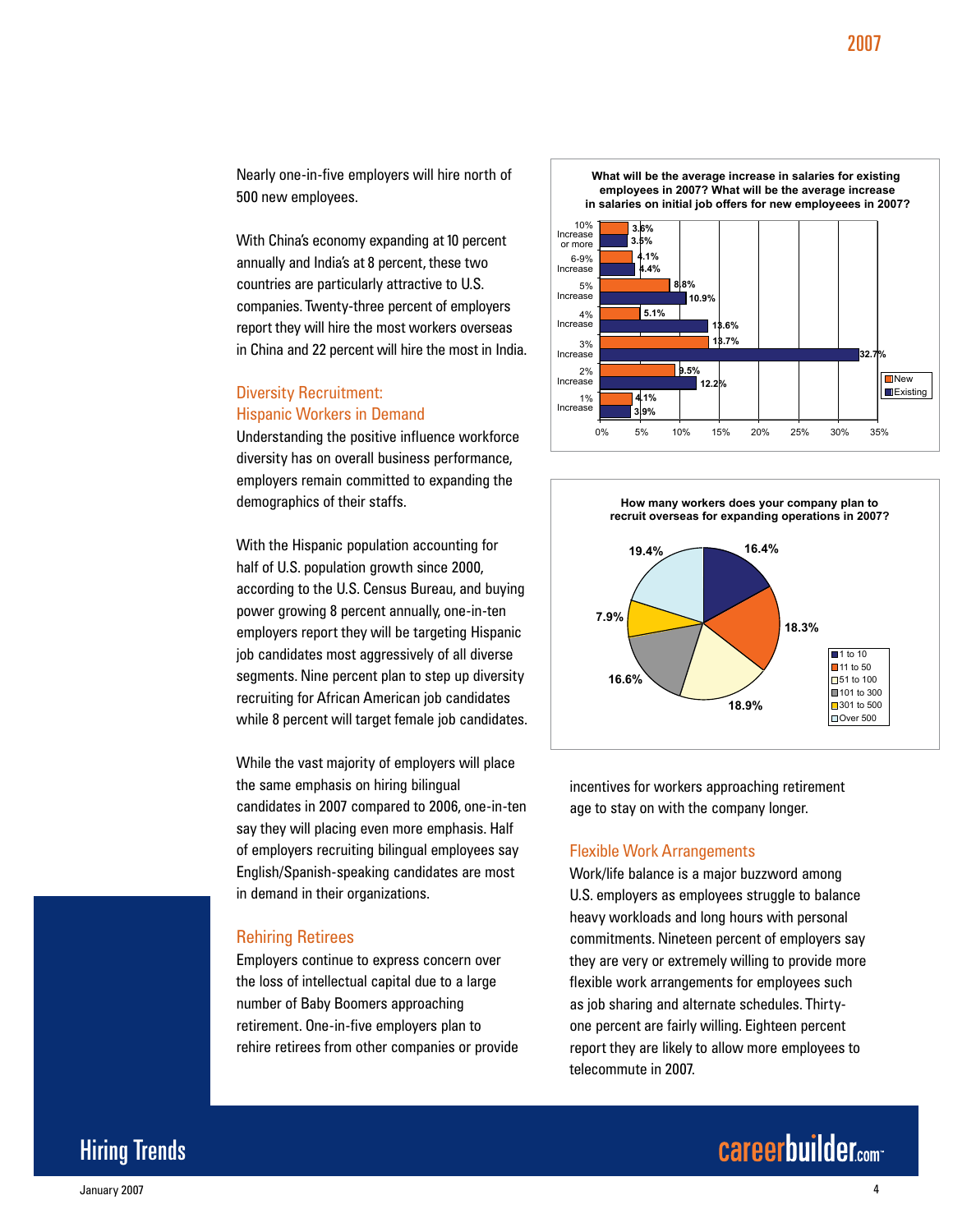#### Career Advancement

One-in-four workers report they felt they were overlooked for a promotion in 2006. With the perceived lack of upper mobility within an organization being a major driver for employee turnover, 35 percent of employers plan to provide more promotions and career advancement opportunities to their existing staff in the New Year.

#### **Training**

In light of the shortage of skilled workers within their own industries, the vast majority of employers  $-86$  percent – report they are willing to recruit workers who don't have experience in their particular industry or field, but have transferable skills. Seventy-eight percent report they are willing to recruit workers who don't have experience in their particular industry or field and provide training/certifications needed.

## Hiring and Compensation in Q1

#### Hiring

Nearly four-in-ten (38 percent) of hiring managers and human resource professionals said they increased their headcount in the last three months. Thirteen percent cut staff levels while 47 percent reported no change and 3 percent were unsure.

Looking forward, 36 percent of hiring managers and human resource professionals plan to add new employees in the next three months. Eight percent will decrease headcount while 48 percent anticipate no change and 9 percent remain unsure.

#### **Compensation**

Fifty-one percent of employers report salaries for full-time, permanent employees have increased



**Will you rehire retirees from other companies or provide incentives for workers at or approaching retirement age to stay with your company beyond retirement age in 2007? 18.7%**





over the last three months. Forty-eight percent of employers expect salaries to increase

careerbuilder.com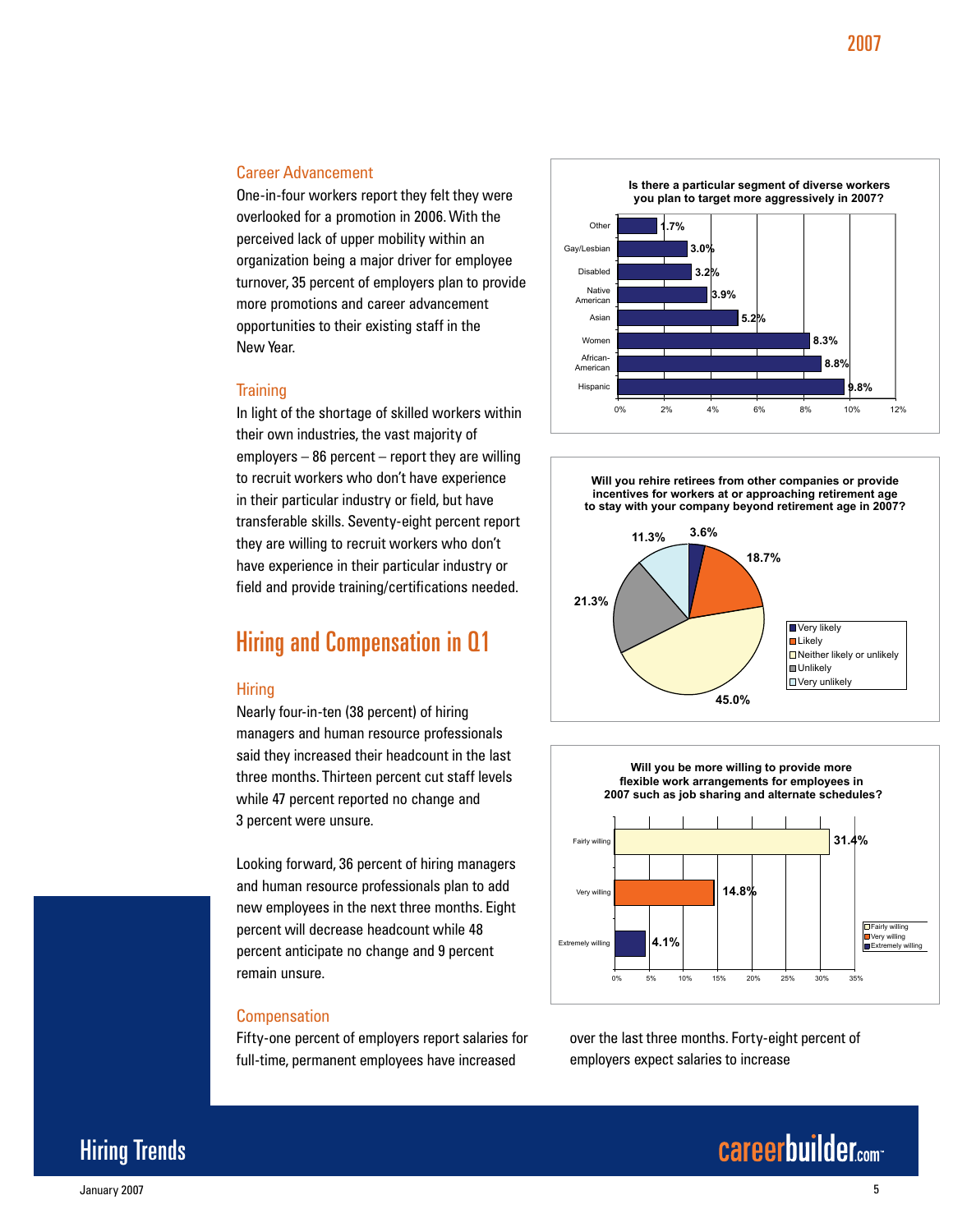in the next three months. Thirty-eight percent estimate the average raise to amount to 3 percent or more while one-in-ten anticipate an average raise of 5 percent or more.

## Job Satisfaction

As economic expansion slows and employers implement more robust employee retention programs, job satisfaction is on the rise. Sixtyeight percent of workers say they are satisfied with their jobs; just 18 percent are dissatisfied.

However, as the labor pool shrinks and companies more aggressively recruit new additions to their teams, workers are seeking out bigger, better deals. Thirty-one percent of workers plan to change jobs within the next two years. Nearly half are leaving their jobs to find a position with better pay and/or career advancement. Eleven percent are electing to change careers, 9 percent are retiring and 6 percent plan to start their own business.

Looking at key job factors that will influence job satisfaction and company loyalty, respondents reported the following:

#### Pay

Thirty-three percent of workers are dissatisfied with their pay. Twenty-six percent of workers did not receive a raise in 2006. Of those who did receive one, one-in-five were given an increase of 2 percent or less. Sixty-seven percent of workers did not receive a bonus.

#### Career Advancement

Thirty-five percent of workers are dissatisfied with career advancement opportunities provided by their current employers. Eighty-five percent did not receive a promotion in 2006 and 26 percent felt they were overlooked.



Will you be willing to recruit workers who don't have **experience in your particular industry or field and provide training/certifications needed for your open positions? 4.0% training to recruit workers who don't have** 

**Will you be willing to recruit workers who don't have** 





#### Work/Life Balance

**Twenty-seven percent of workers are** dissatisfied with work/life balance. Forty-five **16.4% 14.4%** percent report their workloads have increased over the last six months. **3.1%**